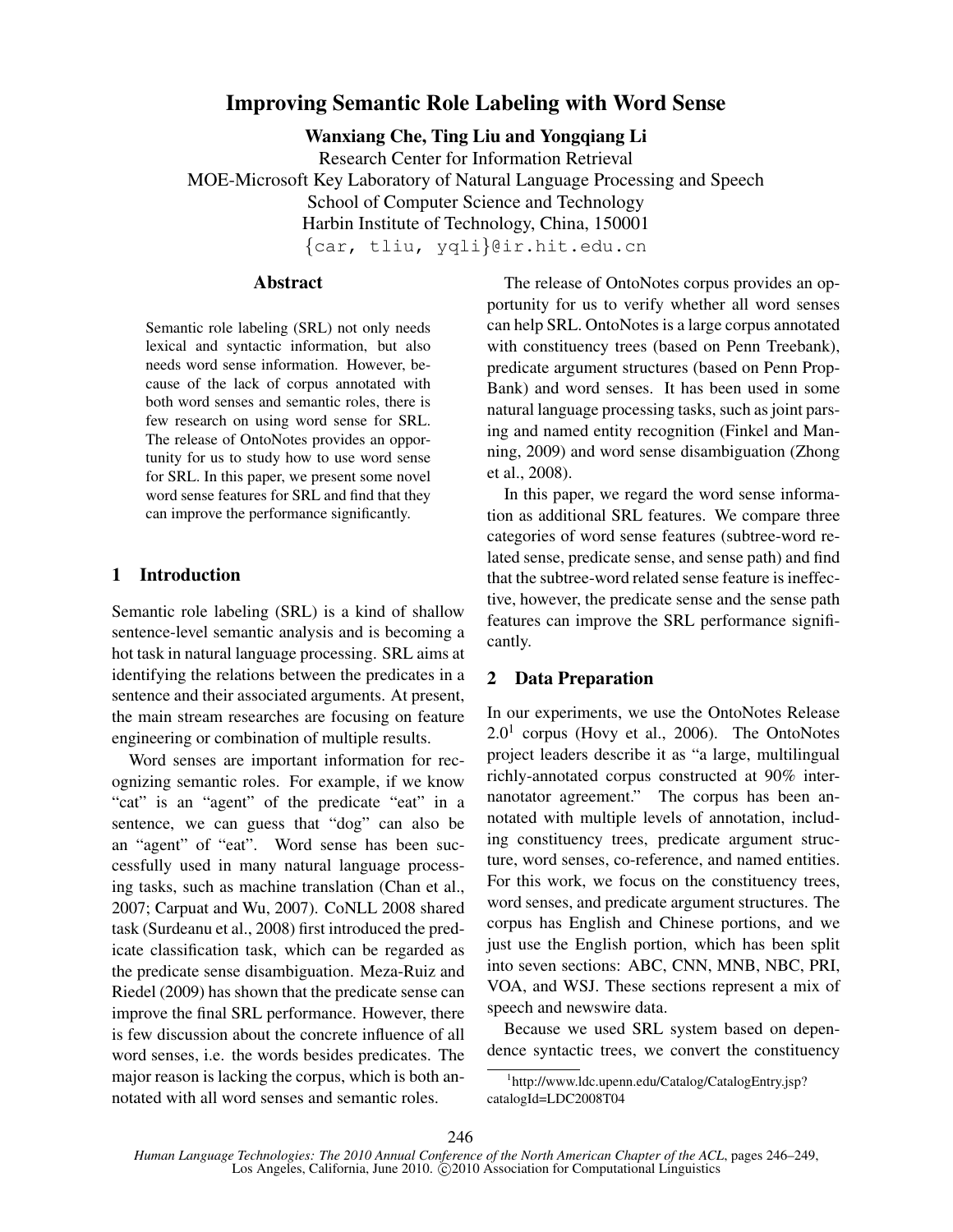trees into dependence trees with an Constituent-to-Dependency Conversion Tool<sup>2</sup>. In addition, we also convert the OntoNotes sense of each polysemant into WordNet sense using sense inventory file provided by OntoNotes 2.0. For an OntoNotes sense with more than one WordNet sense, we simply use the foremost (more popular) one.

# 3 Semantic Role Labeling System

Our baseline is a state-of-the-art SRL system based on dependency syntactic tree (Che et al., 2009). A maximum entropy (Berger et al., 1996) classifier is used to predict the probabilities of a word in the sentence to be each semantic role. A virtual role "NULL" (presenting none of roles is assigned) is added to the roles set, so it does not need semantic role identification stage anymore. For a predicate, two classifiers (one for noun predicates, and the other for verb predicates) predict probabilities of each word in a sentence to be each semantic role (including virtual role "NULL"). The features used in this stage are listed in Table 1.

| Feature               | Description                      |
|-----------------------|----------------------------------|
| <b>FirstwordLemma</b> | The lemma of the first word in a |
|                       | subtree                          |
| HeadwordLemma         | The lemma of the head word in    |
|                       | a subtree                        |
| <b>HeadwordPOS</b>    | The POS of the head word in a    |
|                       | subtree                          |
| LastwordLemma         | The lemma of the last word in a  |
|                       | subtree                          |
| <b>POSPath</b>        | The POS path from a word to a    |
|                       | predicate                        |
| PathLength            | The length of a path             |
| Position              | The relative position of a word  |
|                       | with a predicate                 |
| PredicateLemma        | The lemma of a predicate         |
| <b>RelationPath</b>   | The dependency relation path     |
|                       | from a word to a predicate       |

Table 1: Features that are used in SRL.

### 4 Word Sense for Semantic Role Labeling

From Table 1, we can see that there are lots of lemma or POS related features. However, the lemma feature is very sparse and may result in data sparseness problem. As for the POS, it represents the syntactic information, but is not enough to distinguish different semantic roles. Therefore, we need a kind of new feature, which is general than the lemma and special than the POS.

The word sense just satisfies the requirement. Thus, we will add some new features related with word sense for SRL. Generally, the original features can be classified into three categories:

- 1. Subtree-word related: FirstwordLemma, LastwordLemma, HeadwordLemma, and HeadwordPOS
- 2. Predicate related: PredicateLemma
- 3. Word and predicate related: POSPath, RelationPath, PathLenght, and Position

Correspondingly, we add three categories of word sense features by replacing Lemma or POS into Sense, i.e.

- 1. Subtree-word related sense: FirstwordSense, LastwordSense, and HeadwordSense
- 2. Predicate related sense: PredicateSense
- 3. Word and predicate related sense: SensePath

Three strategies are designed to adopt these senses:

- 1. Lemma+Sense: It is the original word sense representation in OntoNotes, such as "dog.n.1". In fact, This is a specialization of the lemma.
- 2. Hypernym $(n)$ : It is the hypernym of a word sense, e.g. the hypernym of "dog.n.1" is "canine.n.1". The *n* means the level of the hypernym. With the increasing of *n*, the sense becomes more and more general. In theory, however, this strategy may result in inconsistent sense, e.g. word "dog" and "canine" have different hypernyms. The same problem occurs with Basic Concepts method (Izquierdo et al., 2007).
- 3. Root\_Hyper $(n)$ : In order to extract more consistent sense, we use the hypernym of a word sense counting from the root of a sense tree, e.g. the root hypernym of "dog.n.1" is "entity.n.1". The *n* means the level of the root hypernym. With the increasing of *n*, the sense

<sup>&</sup>lt;sup>2</sup>http://nlp.cs.lth.se/software/treebank\_converter/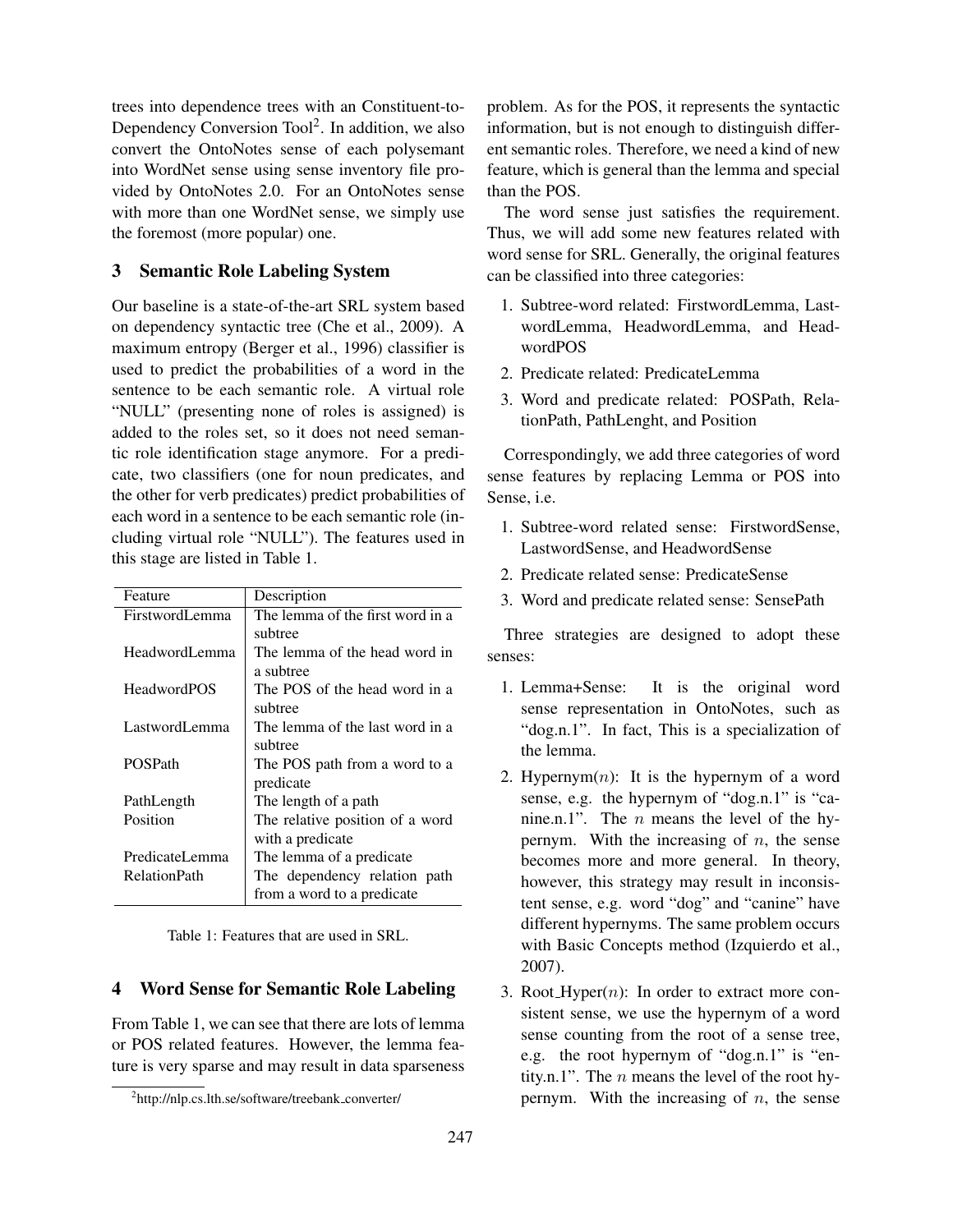becomes more and more special. Thus, word "dog" and "canine" have the same Root Hyper: "entity", "physical entity", and "object" with *n*  $= 1, 2,$  and 3 respectively.

### 5 Experiments

We will do our experiments on seven of the OntoNotes English datasets described in Section 2. For each dataset, we aimed for roughly a 60% train / 20% development / 20% test split. See Table 2 for the detailed statistics. In order to examine the influence of word senses in isolation, we use the human annotated POS, parse trees, and word senses provided by OntoNotes. The lemma of each word is extracted using WordNet tool.

|            | Training        | Developing      | Testing         |
|------------|-----------------|-----------------|-----------------|
| ABC        | 669             | 163             | 138             |
|            | $(0001 - 0040)$ | $(0041 - 0054)$ | $(0057 - 0069)$ |
| <b>CNN</b> | 1.691           | 964             | 1,146           |
|            | $(0001 - 0234)$ | $(0235 - 0331)$ | $(0333 - 0437)$ |
| <b>MNB</b> | 381             | 130             | 125             |
|            | $(0001 - 0015)$ | $(0016 - 0020)$ | $(0021 - 0025)$ |
| <b>NBC</b> | 351             | 129             | 86              |
|            | $(0001 - 0025)$ | $(0026 - 0032)$ | $(0033 - 0039)$ |
| PRI        | 1,205           | 384             | 387             |
|            | $(0001 - 0067)$ | $(0068 - 0090)$ | $(0091 - 0112)$ |
| <b>VOA</b> | 1,238           | 325             | 331             |
|            | $(0001 - 0159)$ | $(0160 - 0212)$ | $(0213 - 0264)$ |
| <b>WSJ</b> | 8,592           | 2,552           | 3,432           |
|            | $(0020 - 1446)$ | $(1447-1705)$   | $(1730 - 2454)$ |
| All        | 14.127          | 4.647           | 5.645           |

Table 2: Training, developing and testing set sizes for the seven datasets in sentences. The file ranges (in parenthesis) refer to the numbers within the names of the original OntoNotes files.

The baseline SRL system without sense information is trained with all the training corpus as described in Section 3. Its performance on the development data is  $F1 = 85.48\%$ .

Table 3 shows the performance (F1) comparison on the development data among different sense extracting strategies with different feature categories. The numbers are the parameter *n* used in Hypernym and Root Hyper strategies.

From Table 3, we can find that:

1. Both of the predicate sense feature and the sense path feature can improve the performance. For

|                 |                             | Subtree-word  | Predicate | Sense  |
|-----------------|-----------------------------|---------------|-----------|--------|
|                 |                             | related sense | sense     | path   |
| Lemma+Sense     |                             | 85.34%        | 86.16%    | 85.69% |
| Hypernym(n)     |                             | 85.41\%       | 86.12%    | 85.74% |
|                 | $\mathcal{D}_{\mathcal{L}}$ | 85.48%        | 86.10%    | 85.74% |
|                 | 3                           | 85.38%        | 86.10%    | 85.69% |
| $Root_Hyper(n)$ |                             | 85.35%        | 86.07%    | 85.96% |
|                 | $\mathcal{D}_{\mathcal{L}}$ | 85.45%        | 86.13%    | 85.86% |
|                 | 3                           | 85.46%        | 86.05%    | 85.91% |

Table 3: The performance comparison on the development data among different sense extracting strategies with different feature categories.

the predicate sense feature, we arrive at the same conclusion with Meza-Ruiz and Riedel (2009). As for the sense path feature, it is more special than the POS, therefore, it can enhance the precision.

2. The subtree-word related sense is almost useless. The reason is that the original lemma and POS features have been able to describe the subtree-word related information. This kind of sense features is just reduplicate.

3. For different sense feature categories (columns), the performance is not very seriously affected by different sense extracting strategies (rows). That is to say, once the sense of a word is disambiguated, the sense expressing form is not important for SRL.

In order to further improve the performance, we add the predicate sense and the sense path features simultaneously. Here, we select the Lemma+Sense strategy for the predicate sense and the Root<sub>-Hyper</sub> $(1)$  strategy for the sense path. The final performance achieves  $F1 = 86.44\%$ , which is about 1% higher than the baseline  $(F1 = 85.48\%)$ .

Finally, we compare the baseline (without sense) result with the word sense result on the test data. In order to see the contribution of correct word senses, we introduce a simple sense determining strategy, which use the first (the most popular) WordNet sense for each word. The final detailed comparison results are listed in Table 4.

Averagely, both of the methods with the first sense and the correct sense can perform better than the baseline. However, the improvement of the method with the first sense is not significant  $(\chi^2$ -test<sup>3</sup> with

<sup>3</sup> http://graphpad.com/quickcalcs/chisquared1.cfm